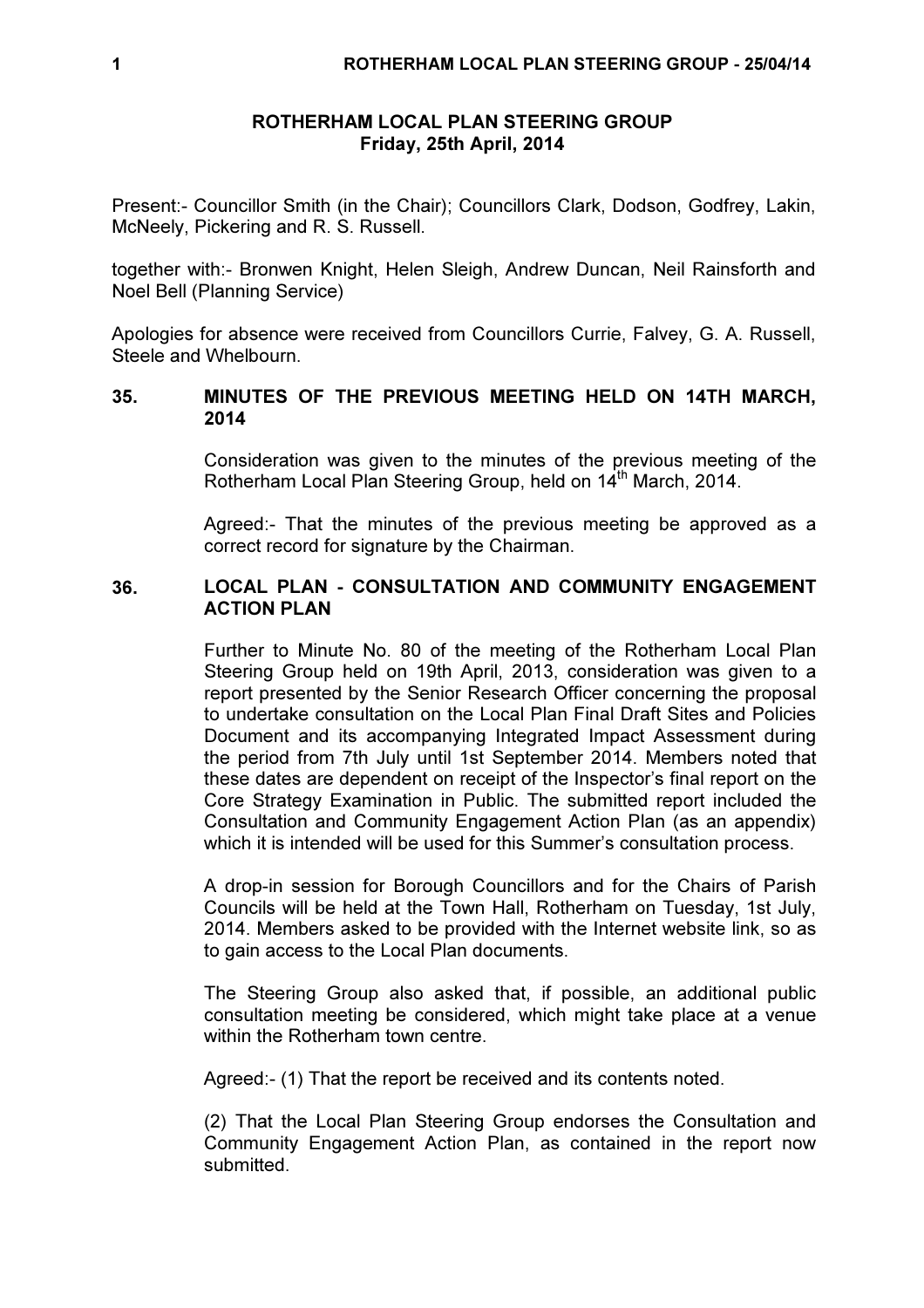#### 37. REVISED STATEMENT OF COMMUNITY INVOLVEMENT

Consideration was given to a report, presented by the Senior Planner, providing an update on the preparation of Rotherham's draft revised Statement of Community Involvement. A copy of this revised Statement was appended to the submitted report.

Members noted that the Statement of Community Involvement had originally been considered by this Steering Group at its meeting held on  $17<sup>th</sup>$  March, 2006, prior to eventual approval of the Statement by the Council (Minute No. B4 of the meeting of Cabinet held on 24th May, 2006, refers). A revision of the Statement is required because, since its adoption in 2006, the national planning context has changed significantly, particularly with the introduction of the Localism Act (2011), the National Planning Policy Framework (2012) and the Town and Country Planning (Local Planning) (England) Regulations 2012.

Discussion took place on the proposed public consultation period of four weeks, the dates for which are to be confirmed. The process will be targeted consultation using the Council's Internet website and focusing upon key stakeholders, statutory consultees and other contacts on the Local Plan consultation database.

Agreed:- (1) That the report be received and its contents noted.

(2) That the draft revised Statement of Community Involvement, as now submitted, be endorsed.

(3) That a report about the proposed public consultation on the draft revised Statement of Community Involvement shall be submitted to the Cabinet meeting, scheduled to take place on Wednesday, 18th June, 2014.

# 38. LOCAL PLAN - SITES AND POLICIES DOCUMENT - FINAL DRAFT

Further to Minute No. 32 of the meeting of the Rotherham Local Plan Steering Group held on  $14<sup>th</sup>$  March, 2014, consideration was given to a report, presented by the Senior Planning Officer, providing an update on the finalisation of Rotherham's draft Sites and Policies Document and the accompanying Policies Map prior to public consultation during the Summer 2014.

Specific reference was made to:-

: there has been only one major change to the proposed site allocations which were reported to the 14 March 2014 meeting of the Local Plan Steering Group (Site LDF0049, land at the rear of Hague Avenue, Upper Haugh, removed due to archaeological constraints);

: the development management policies have been refined in the light of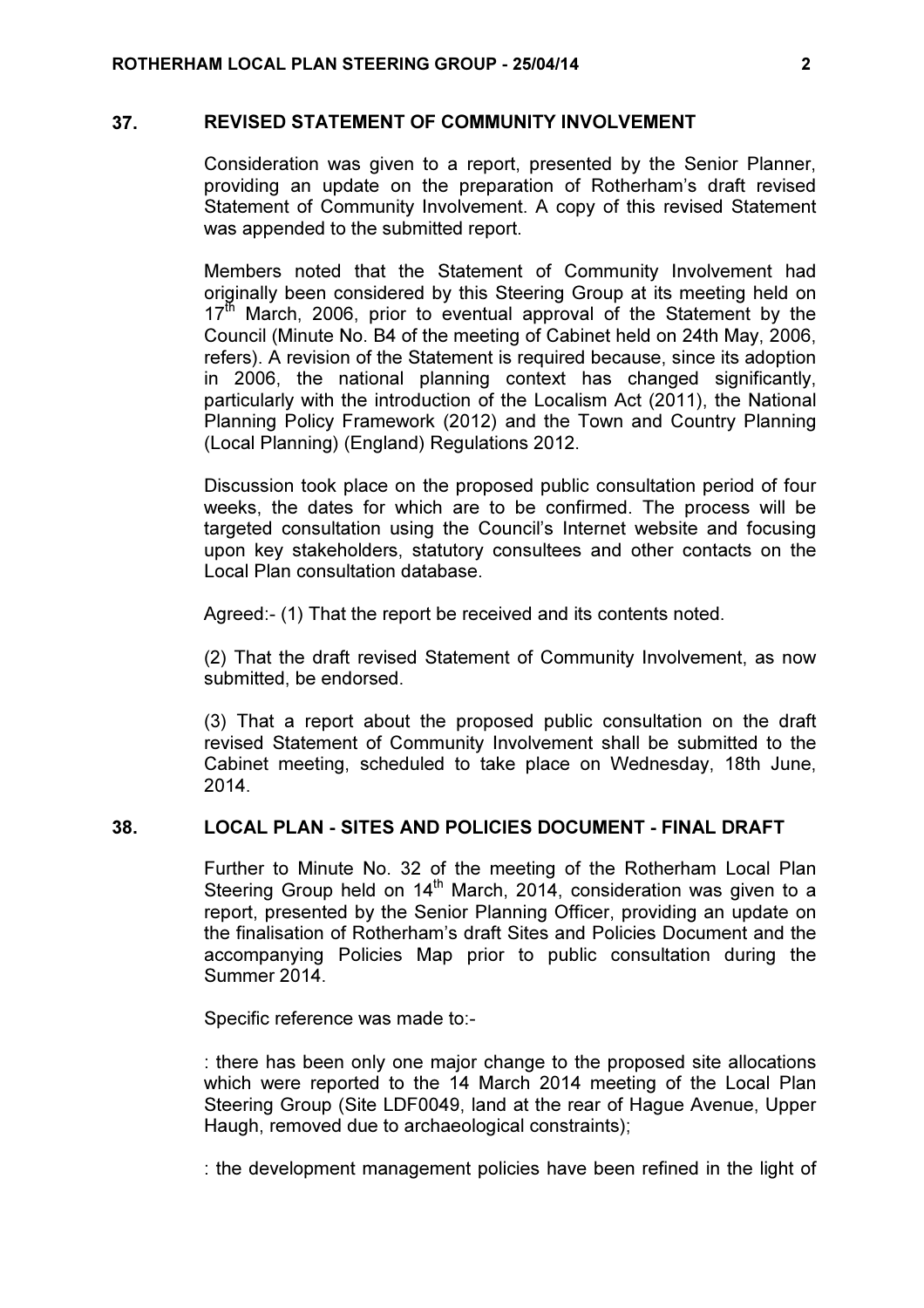previous representations received;

: continuing examination of the Green Belt boundary and the proposed detailed review; there was reference to specific sites throughout the Borough area;

: amendments to and updating of the designations on the emerging plan to replace the current Unitary Development Plan Proposals Map; in future, this plan will be known as the Policies Map; copies of the 2014 draft Policies Map, showing all designations of land use, were displayed at the meeting;

: the implications of the location of the Roman Ridge and the various archaeological finds, affecting many parts of the Rotherham urban area;

: Members noted that receipt of the inspector's final report on the Core Strategy Examination in Public may have a bearing on the proposed development sites; if the Inspector does decide to lower the Borough's housing target, it may be possible to remove some of the extra sites previously identified to meet the Inspector's higher target;

: the need for an additional amount of land allocated for employment/industrial purposes, to meet this Council's economic growth aspirations and contribute to the Sheffield City Region Growth Plan; and such land should be situated in accessible locations (eg: near to motorway junctions);

: national policy relating to the erection of large structures, often for a temporary period of time (eg: use of large marquees for social events).

The submitted report listed a number of background papers which are currently being prepared to support the Sites and Policies document during its next round of consultation. These background papers are:-

- Detailed Green Belt Review

- Protected Sites and Species and designations of the Local Wildlife Sites and Local Geological Sites

-Heritage Impact Assessment of a number of proposed sites within or on the edge of Conservation Areas

- Mixed Use Areas Background Paper

- Retail Background Paper
- Hot Food Takeaways Background Paper
- Economic Development Background Paper
- Minerals Background Paper

- Transportation Issues including Transport Assessments; Travel Plans and Parking Standards.

Agreed:- (1) That the report be received and its contents noted.

(2) That the progress made to finalise the Sites and Policies Document